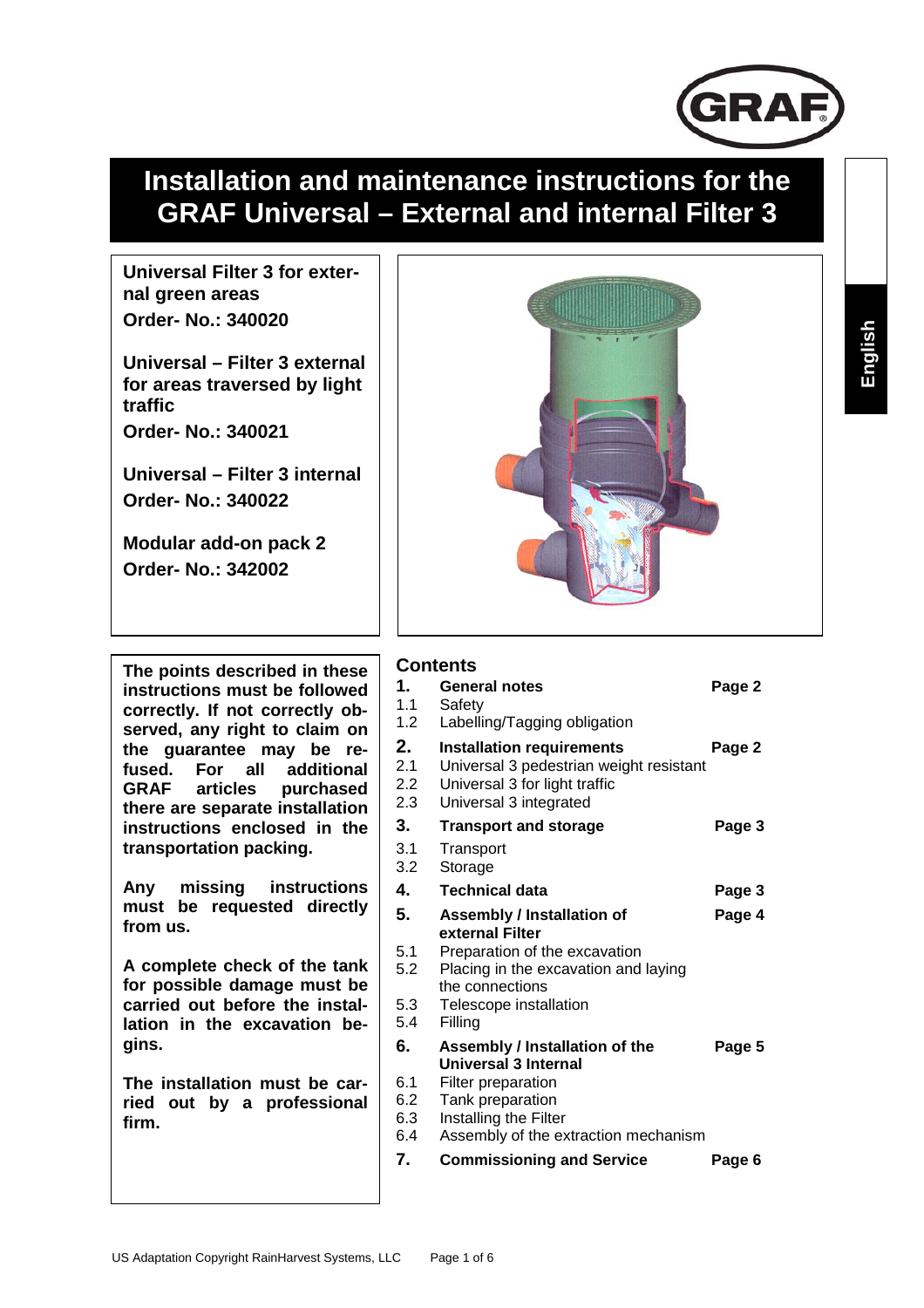## **1. General notes**

#### **1.1 Safety**

When working on the installation, the appropriate accident prevention regulations (in Germany BGV C22) must be followed. For safety reasons, especially when entering the tank, it is important that a second person is present.

Furthermore, when carrying out assembly and installation work, inspection, maintenance and repairs, all work regulations and norms must be followed. You will find the advice in the appropriate sections of these instructions.

The installation of the system and/or single equipment parts must be carried out by a professional worker.

The complete system must always be out of operation and guarded against unauthorized use when carrying out work on the plant or parts of the system.

The tank cover must always remain closed except when working in the tank, otherwise there exists a very high danger of accidents. The seating and condition of the cover must be checked on a regular basis.

The GRAF Company offers an extensive range of accessories that are all compatible with one another and may be used to construct a complete system. The use of other manufacturers' accessories can impair the function of the system and liability for any resulting damages will no longer be covered under the guarantee.

#### **1.2 Labelling/Tagging obligation**

All pipe work and outlets of the water systems are to be labelled with the words **"Not drinking water"** either in words or graphically (German norm DIN 1988 Part 2, paragraph 3.3.2.) so that after years of use, an accidental connection to the drinking water system is prevented. Even when correctly labelled it may possibly be mistaken, for example by children. For this reason, all the outlets of the systems process water must be fitted with child safe valves.

## **2. Installation requirements**

#### **2.1 Universal – Filter 3 pedestrian weight resistant**

- The Filter with the green telescopic attachment and cover may only be installed in green areas that are not traversed by traffic.
- The amount of short-term load of the polyethylene cover is max. 150 kg, the long-term area load max. 50 kg
- The maximum installation depth to the filter bottom is 1050 mm.
- Roof areas provided with a pipe connection of DN 100 = 350  $m<sup>2</sup>$  and for DN 150 = 500  $m<sup>2</sup>$ .

#### **2.2 Universal – Filter 3 external for light traffic**

- Through the use of the telescopic attachment (anthracite) and the cast iron cover Class B according to DIN EN 124 the filter may be installed in areas traversed by light traffic. Under no circumstances are the tanks to be installed in areas traversed by heavy goods vehicles or machinery (see point 5.3.2)
- The earth covering above the inlet supply pipe must be at least 450 mm; the maximum installation depth to the filter bottom is 1050 mm.
- Roof areas provided with a pipe connection of DN 100 = 350  $m<sup>2</sup>$  and for DN 150 = 500  $m<sup>2</sup>$ .

#### **2.3 Universal – Filter 3 integrated**

- The Filter is suitable for installation in a pilot shaft or in a cistern.
- The difference in height between the supply pipe and outlet is 250 mm
- The Filter may not be installed directly in the earth.
- The filter is suitable for roof areas up to 300 m<sup>2</sup>.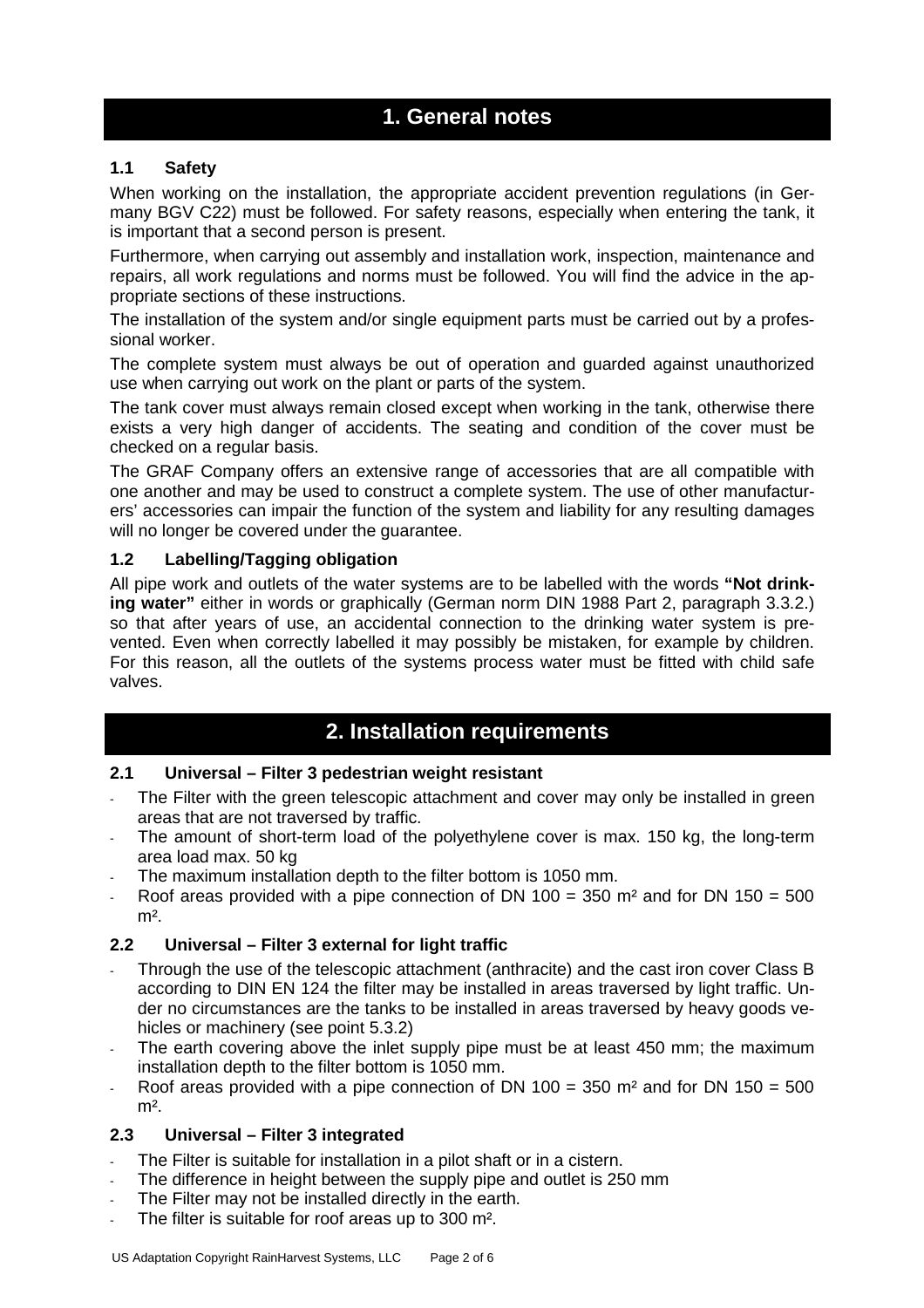## **3. Transport and storage**

#### **3.1 Transport**

During the transport the filter must be well secured against slipping or falling. If the Filter is to be secured for transportation with webbing straps, it is to be ensured that the filter remains undamaged.

Stress and excess loading caused by impact are to be avoided. Under no circumstances is the filter to be rolled or slid over the ground surface.

#### **3.2 Storage**

Any necessary temporary storage of the filter must be on an appropriate level surface without sharp objects. During the storage it is important to avoid damage caused by the surrounding environment or foreign objects.





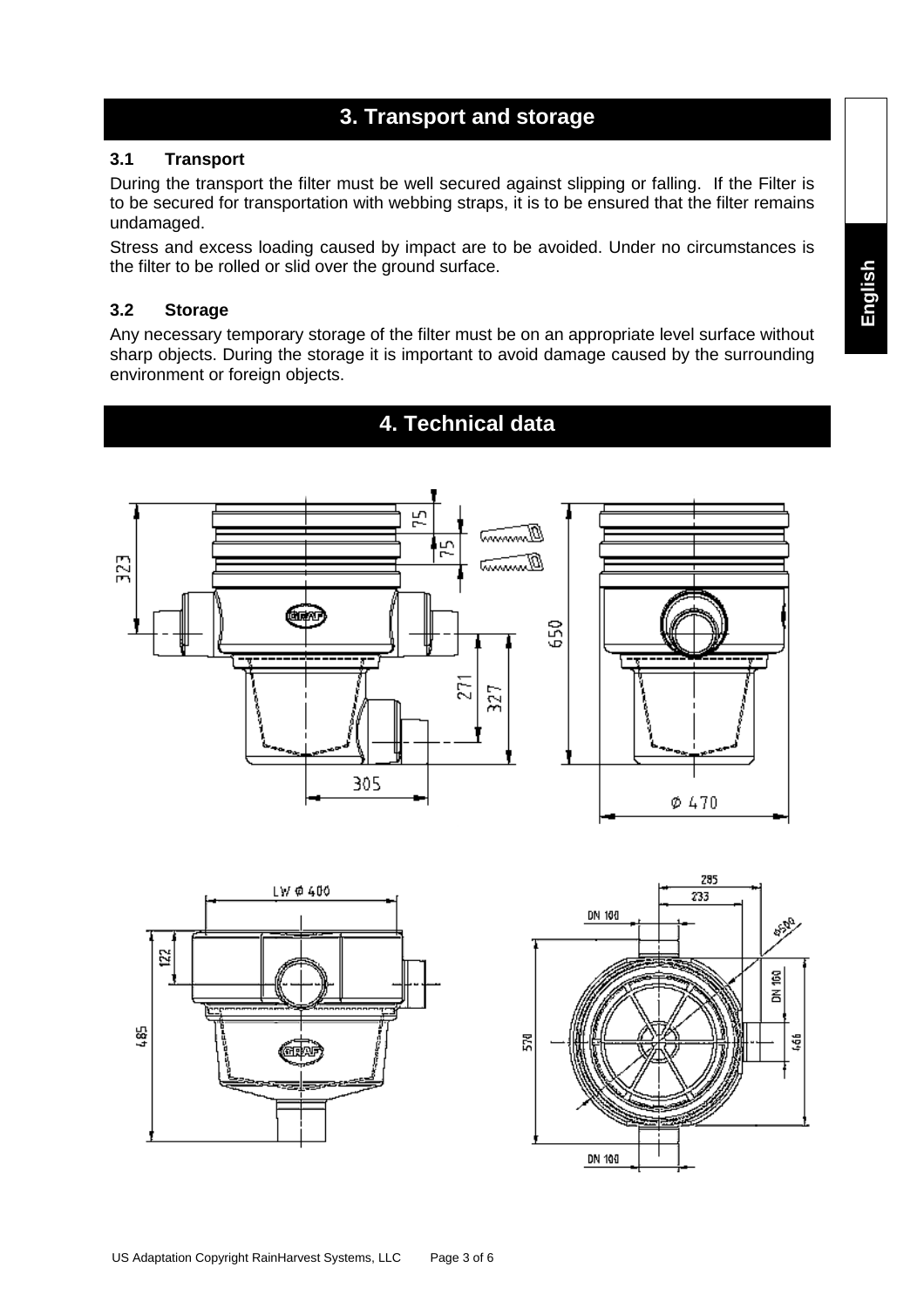## **5. Assembly and installation of external Filter**

### **5.1 Preparation of the excavation**

So that sufficient working room is available and the filter can be evenly embedded, the surface area of the excavation should exceed the filter dimensions on all sides by approximately 50 mm. The excavation slope is according to DIN 4124. The installations excavation must be level and smooth. The depth of the excavation must be measured so that the final installation depth of the filter bottom is a maximum 1050 mm. As an under surface for setting down, a layer of smooth sand with a grain size of 8/16 according to DIN 4226 – 1 and a layer depth of approximately 10 mm should be used.

**Important:** The setting down surface for the filter must be absolutely level to ensure an optional performance.

#### **5.2 Placing in the excavation and laying the connections**

The filter is installed in the prepared excavation and is then connected to the relevant pipes etc. Attention, it is important to note that all the pipes to be installed have a must have a gradient of at least 1% in the flow direction without sagging or bending downward. An emergency run-off must also be connected so that a congestion or back surge may be avoided.

**Important:** DIN 1986 must be followed, therefore the diameter of the supply pipe = the diameter of the run-off pipe.

#### **5.3 Telescope installation**

#### **5.3.1 Telescope pedestrian resistant**

The telescope is pressed into the filter housing from above. For excavation depths < 930 mm the telescopic attachment and in some circumstances, the filter housing must be shortened.It is important to pay attention that the inlet pipe is not obstructed in any way by the telescope when installed. Before pushing in the telescope the profiled sealing ring is placed in the housings recess. The telescope and the sealing ring must be thoroughly coated



with the lubricating soap included in the delivery (use no lubrication that is mineral oil based). **Attention:** If the lubricating soap becomes dry and the telescope becomes difficult to move then there is the danger that the sealing ring will be forced out of its recess. Before filling, the sealing ring must be checked once again that it is seated correctly in position. The telescope must be sufficiently embedded and supported that no forces are transferred to the housing.

#### **5.3.2 Telescope suitable for light traffic**

The telescope is installed as in Point 5.3.1. To ensure the function in areas traversed by light traffic, the telescope must be embedded around the collar with lean mixed concrete.

 The concrete encasement must be uninterrupted, 20 cm wide and approximately 30 cm deep. **Attention:** It is important to use the cast steel cover. Transport vehicle weight of heavy goods vehicles and machinery is not permitted. The telescope must be sufficiently embedded and supported that no forces are transferred to the housing.

#### **5.4 Filling**

Important: Before and during the filling, the horizontal position of the filter must be checked. The lengthwise embedding of the filter is with smooth sand with a grain size of 8/16 according to DIN 4226 – 1 with a width of approximately 30 cm

 Each layer is to be of no more than 30 cm and must be tamped down lightly with a compacting machine or hand held tamper. Care must be taken during the embedding to ensure the filter is not damaged. To ensure that no forces are applied to the filter housing, the telescope must be well embedded and compacted. (For areas traversed by light traffic see section 5.3.2) Finally, the cover is set in place and secured so that it is child proof (Section 1.1 must be followed). **The screws holding down the cover are to be made so tight that they can not be removed and the cover opened by a child!** 

```
US Adaptation Copyright RainHarvest Systems, LLC Page 4 of 6
```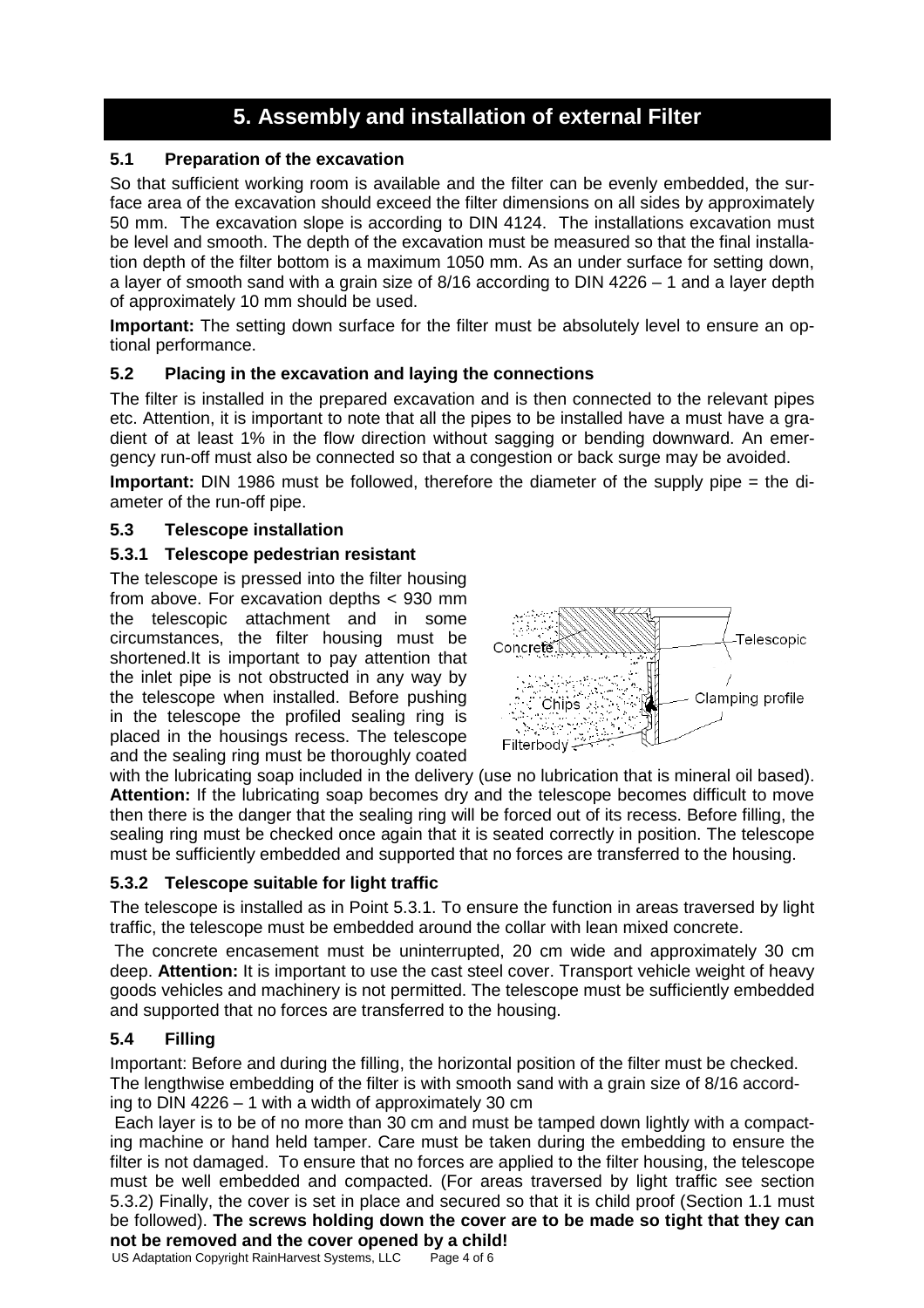## **6. Assembly / Installation of the Universal 3 Internal**

#### **6.1 Filter preparation**

Before the installation in the tank, the filter must be prepared as shown in the adjacent depiction.

Length of the HT/canalisation pipe – connections (completed on site) from the filter to the inlet connection and including the coupling:

| Diamant:     |         | Carat:     |         |  |
|--------------|---------|------------|---------|--|
| $2.200$ lt.: | 800 mm  | 2.700 lt:  | 1220 mm |  |
| $3.350$ It.: | 1050 mm | 3.750 lt:  | 1350 mm |  |
| 4.800 lt.:   | 1350 mm | 4.800 lt:  | 1510 mm |  |
| 6.500 lt.:   | 1650 mm | 6.500 lt:  | 1700 mm |  |
| 7.800 lt.:   | 1900 mm | 7.500 lt:  | 1350 mm |  |
| $9.200$ It.: | 2200 mm | 9.600 lt:  | 1510 mm |  |
|              |         | 13.000 lt: | 1700 mm |  |
|              |         |            |         |  |

#### **6.2 Tank preparation**

The siphon is installed in the lowest seal (3) of the tank dome. The inlet pipe (150 mm long) is mounted on the side opening (1); the pipe is inserted from the outside. The emergency overflow (2) (pipe length 250 mm) is installed above the siphon  $(3)$  and is installed by pushing through from the inside. **Important:** The sealing ring from the HT – pipe coupling of the emergency overflow (2) must be removed.

#### **6.3 Installing the Filter**

The fixing collar is pushed over the inlet pipe that is mounted on the tanks' dome. Finally the prepared filter assembly is placed into the tank dome from above then connected with the emergency overflow and inlet pipe using the fixing collar. In this case it is a butt joint that requires no collar.

#### **6.4 Assembly of the extraction mechanism**

Remove the seal from the filter basket and push the metal angle of the lift out mechanism over the rim as shown in the picture.

Finally place the seal over the rim and pull back the metal angle.